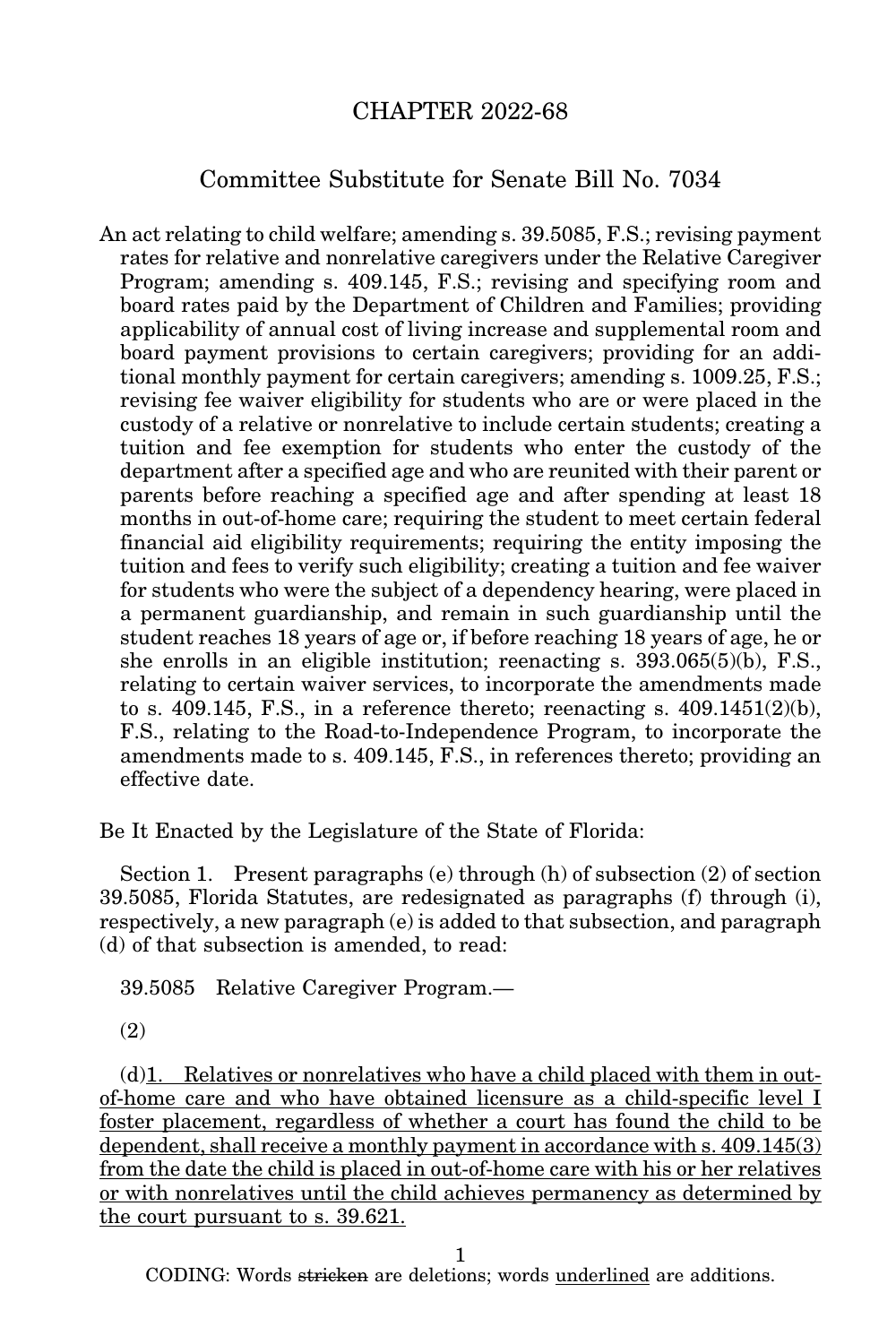2. Relatives or nonrelatives who have a child who has been found to be dependent placed with them in out-of-home care shall receive a monthly payment at a rate equal to the rate established in s. 409.145(3) for licensed foster parents, regardless of whether the relatives or nonrelatives have obtained a child-specific level I foster license, from the date the child is found to be dependent or from the date the child is placed with them in out-of-home care, whichever is later, for a period of no more than 6 months or until the child achieves permanency as determined by the court pursuant to s. 39.621, whichever occurs first.

3. Relatives or nonrelatives who have a child who has been found to be dependent placed with them in out-of-home care and who have not obtained a child-specific level I foster license within 6 months from the date of such placement shall receive a monthly payment in an amount determined by department rule from 6 months after the date the child is found to be dependent or from 6 months after the child is placed with them in out-ofhome care, whichever is later, until the relatives or nonrelatives obtain a child-specific level I foster license or until the child achieves permanency as determined by the court pursuant to s. 39.621, whichever occurs first. The monthly payment amount paid to relatives or nonrelatives pursuant to this subparagraph must be less than the monthly payment amount provided to a participant enrolled in the Guardianship Assistance Program pursuant to s. 39.6225.

4. Relatives or nonrelatives who have a child placed in their care by permanent guardianship pursuant to s. 39.6221, in a permanent placement with a fit and willing relative pursuant to s. 39.6231, or under former s. 39.622 if the placement was made before July 1, 2006, and who are not enrolled in the Guardianship Assistance Program pursuant to s. 39.6225 shall receive a monthly payment in an amount determined by department rule which must be less than the monthly payment amount provided to a participant enrolled in the Guardianship Assistance Program under s. 39.6225 Relatives or nonrelatives who are caring for children placed with them by the court pursuant to this chapter shall receive a special monthly caregiver benefit established by rule of the department.

(e) Relatives or nonrelatives obtaining monthly payments under this section may also obtain a special benefit payment. The amount of the special benefit payment shall be based on the child's age within a payment schedule established by rule of the department and subject to availability of funding. The statewide average monthly rate for children judicially placed with relatives or nonrelatives who are not licensed as foster homes may not exceed 82 percent of the statewide average foster care rate, and the cost of providing the assistance described in this section to any caregiver may not exceed the cost of providing out-of-home care in emergency shelter or foster care.

Section 2. Present subsection (4) of section 409.145, Florida Statutes, is redesignated as subsection  $(5)$ , a new subsection  $(4)$  is added to that section, and subsection (3) of that section is amended, to read:

2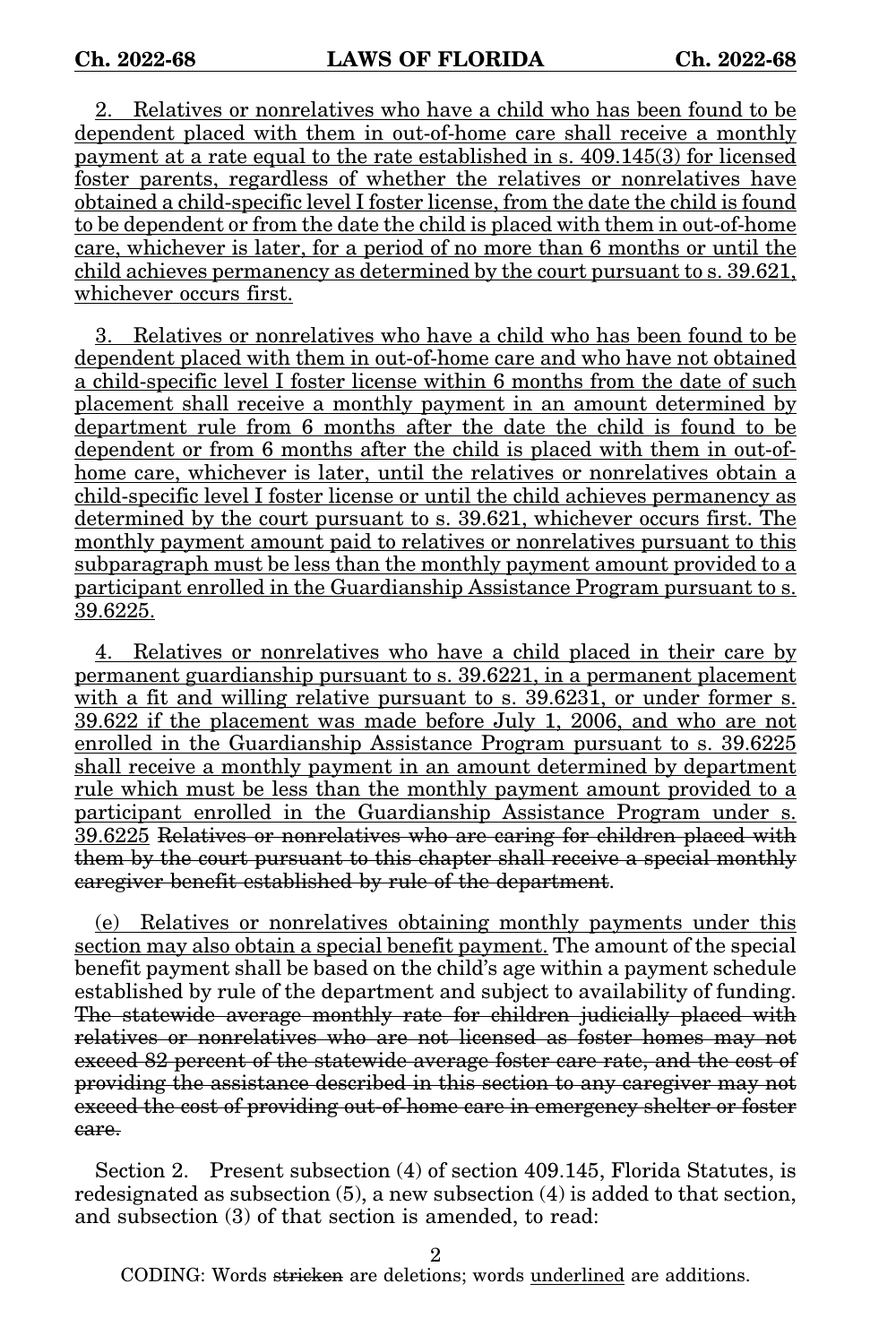409.145 Care of children; "reasonable and prudent parent" standard.— The child welfare system of the department shall operate as a coordinated community-based system of care which empowers all caregivers for children in foster care to provide quality parenting, including approving or disapproving a child's participation in activities based on the caregiver's assessment using the "reasonable and prudent parent" standard.

(3) FOSTER CARE ROOM AND BOARD RATES.—

(a) Effective July 1,  $2022$  2018, room and board rates shall be paid to foster parents, including relative and nonrelative caregivers who are licensed as a level I child-specific foster placement, and to relative and nonrelative caregivers who are participating in the Relative Caregiver Program and receiving payments pursuant to s.  $39.5085(2)(d)1$ . or 2., as follows:

## Monthly Room and Board Foster Care Rate

| 0-5 Years         | 6-12 Years        | $13-21$ Years     |
|-------------------|-------------------|-------------------|
| Age               | Age               | Age               |
| \$517.94 \$457.95 | \$531.21 \$469.68 | \$621.77 \$549.74 |

(b) Each January, foster parents, including relative and nonrelative caregivers who are licensed as a level I child-specific foster placement and relative and nonrelative caregivers who are participating in the Relative Caregiver Program and receiving payments pursuant to s.  $39.5085(2)(d)1$ . or 2., shall receive an annual cost of living increase. The department shall calculate the new room and board rate increase equal to the percentage change in the Consumer Price Index for All Urban Consumers, U.S. City Average, All Items, not seasonally adjusted, or successor reports, for the preceding December compared to the prior December as initially reported by the United States Department of Labor, Bureau of Labor Statistics. The department shall make available the adjusted room and board rates annually.

 $(c)$  Effective July 1, 2019, foster parents of level I family foster homes as defined in s.  $409.175(5)(a)$  shall receive a room and board rate of \$333.

(d) Effective July 1, 2019, the foster care room and board rate for level II family foster homes as defined in s.  $409.175(5)(a)$  shall be the same as the new rate established for family foster homes as of January 1, 2019.

(e) Effective January 1, 2020, paragraph (b) shall only apply to level II through level V family foster homes, as defined in s.  $409.175(5)(a)$ .

 $(f)$  The amount of the monthly foster care room and board rate may be increased upon agreement among the department, the community-based care lead agency, and the foster parent.

3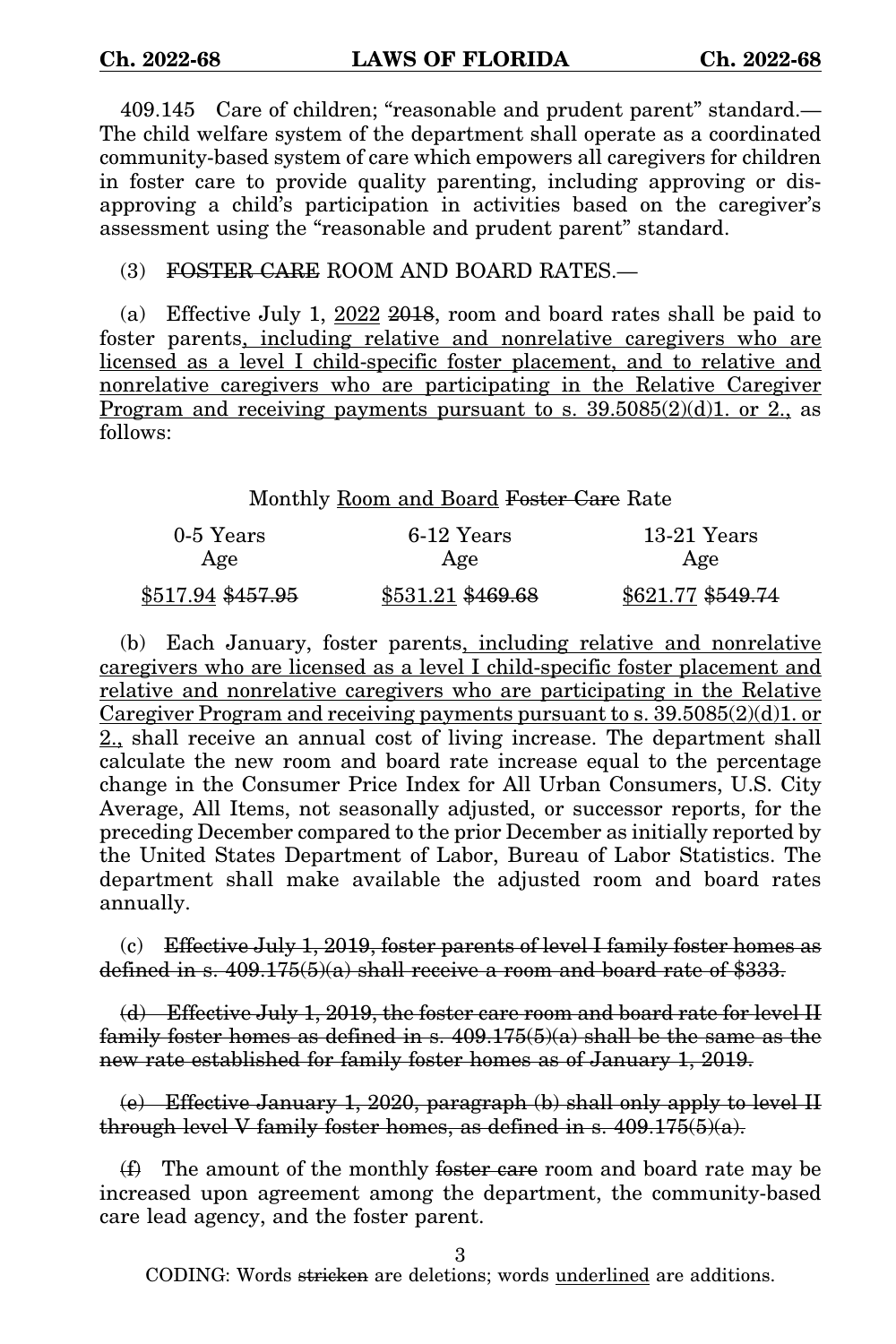(d) $\left(\frac{\alpha}{2}\right)$  Effective July 1, 2022 From July 1, 2018, through June 30, 2019, community-based care lead agencies providing care under contract with the department shall pay a supplemental room and board payment to foster care parents, including relative and nonrelative caregivers who are licensed as a level I child-specific foster placement and relative and nonrelative caregivers who are participating in the Relative Caregiver Program and receiving payments pursuant to s.  $39.5085(2)(d)1$ . or 2. of all family foster homes, on a per-child basis, for providing independent life skills and normalcy supports to children who are 13 through 17 years of age placed in their care. The supplemental payment must shall be paid monthly to the foster care parents in addition to the current monthly room and board rate payment. The supplemental monthly payment shall be based on 10 percent of the monthly room and board rate for children 13 through 21 years of age as provided under this section and adjusted annually. Effective July 1, 2019, such supplemental payments shall only be paid to foster parents of level II through level V family foster homes.

(4) CHILD CARE SUBSIDY.—Any foster parents and relative or nonrelative caregivers, regardless of whether the relative or nonrelative caregivers are licensed as a level I child-specific foster placement or participate in the Relative Caregiver Program, who have a child placed in out-of-home care in the home between the age of birth to school entry shall receive a payment of \$200 per month per child to pay toward the cost of an early learning or child care program.

Section 3. Paragraphs (c) and (d) of subsection (1) of section 1009.25, Florida Statutes, are amended to read:

1009.25 Fee exemptions.—

(1) The following students are exempt from the payment of tuition and fees, including lab fees, at a school district that provides workforce education programs, Florida College System institution, or state university:

(c) A student who was the subject of a shelter proceeding, a dependency proceeding, or a termination of parental rights proceeding, and:

1. Is, or was at the time he or she reached 18 years of age, in <u>out-of-home</u> care. the custody of the Department of Children and Families or who,

2. Is, or was at the time he or she reached 18 years of age, in the custody of a relative or nonrelative pursuant to s. 39.5085 or s. 39.6225.

3. After spending at least 6 months in the custody of the department after reaching 16 years of age, was placed in a guardianship by the court.

4. After reaching 14 years of age and thereafter spending at least 18 months in out-of-home care, was reunited with his or her parent or parents who were the subject of the dependency proceeding before he or she reaches 18 years of age, including a student who is reunited under s. 39.8155. For a student to be eligible under this subparagraph, the student must be Pell

4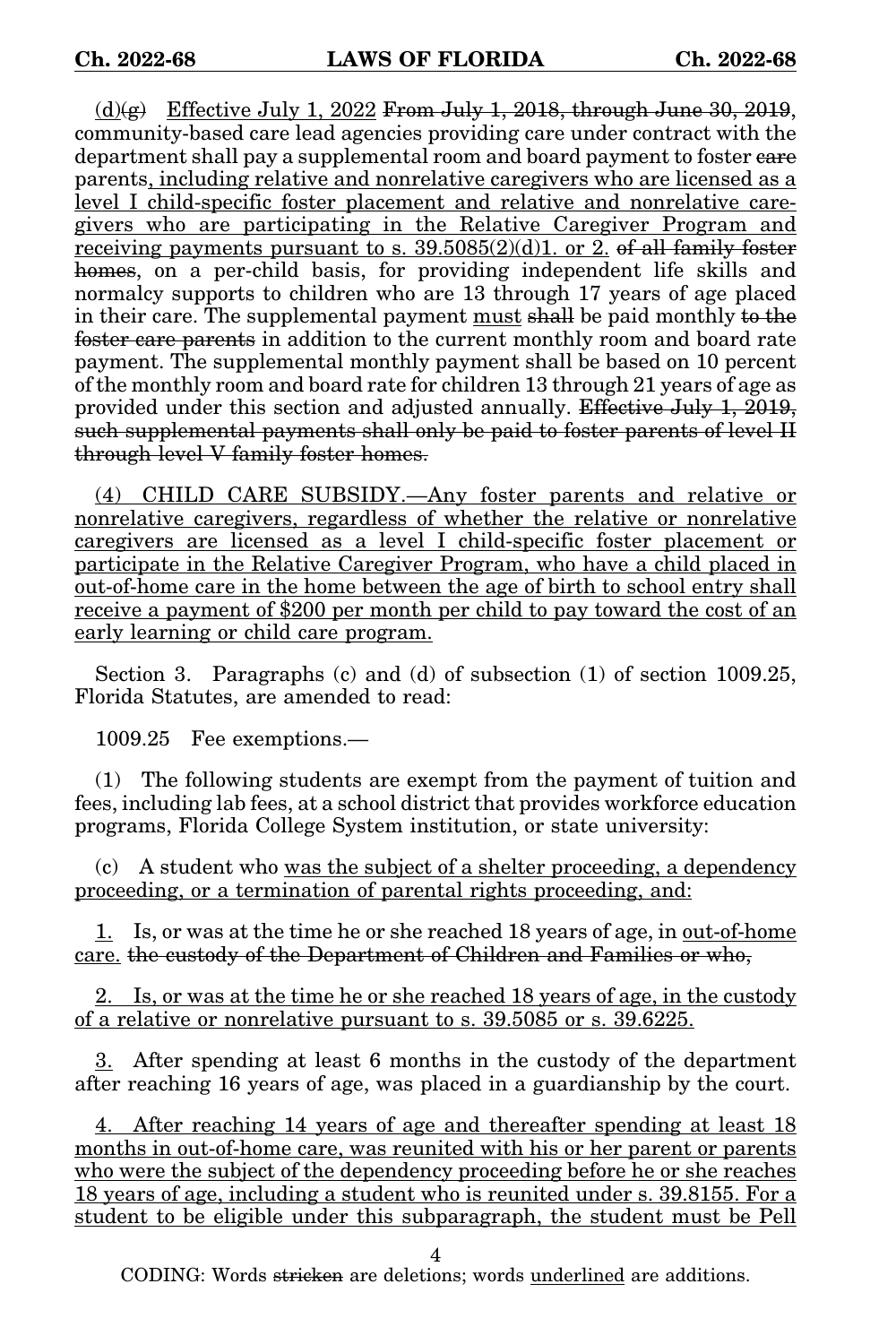Grant-eligible, and the entity imposing the tuition and fees must verify such eligibility.

5. Was adopted from the department after May 5, 1997.

6. Was placed in a permanent guardianship, regardless of whether the caregiver participates or participated in the Relative Caregiver Program under s. 39.5085, and remains in such guardianship until the student either reaches 18 years of age or, if before reaching 18 years of age, he or she enrolls in an eligible institution.

Such exemption includes fees associated with enrollment in applied academics for adult education instruction. The exemption remains valid until the student reaches 28 years of age.

 $(d)$  A student who is, or was at the time he or she reached 18 years of age, in the custody of a relative or nonrelative under s. 39.5085 or s. 39.6225 or who was adopted from the Department of Children and Families after May 5, 1997. Such exemption includes fees associated with enrollment in applied academics for adult education instruction. The exemption remains valid until the student reaches 28 years of age.

Section 4. For the purpose of incorporating the amendments made by this act to section 409.145, Florida Statutes, in a reference thereto, paragraph (b) of subsection (5) of section 393.065, Florida Statutes, is reenacted to read:

393.065 Application and eligibility determination.—

(5) The agency shall assign and provide priority to clients waiting for waiver services in the following order:

(b) Category 2, which includes individuals on the waiting list who are:

1. From the child welfare system with an open case in the Department of Children and Families' statewide automated child welfare information system and who are either:

a. Transitioning out of the child welfare system at the finalization of an adoption, a reunification with family members, a permanent placement with a relative, or a guardianship with a nonrelative; or

b. At least 18 years but not yet 22 years of age and who need both waiver services and extended foster care services; or

2. At least 18 years but not yet 22 years of age and who withdrew consent pursuant to s.  $39.6251(5)(c)$  to remain in the extended foster care system.

For individuals who are at least 18 years but not yet 22 years of age and who are eligible under sub-subparagraph 1.b., the agency shall provide waiver services, including residential habilitation, and the community-based care

5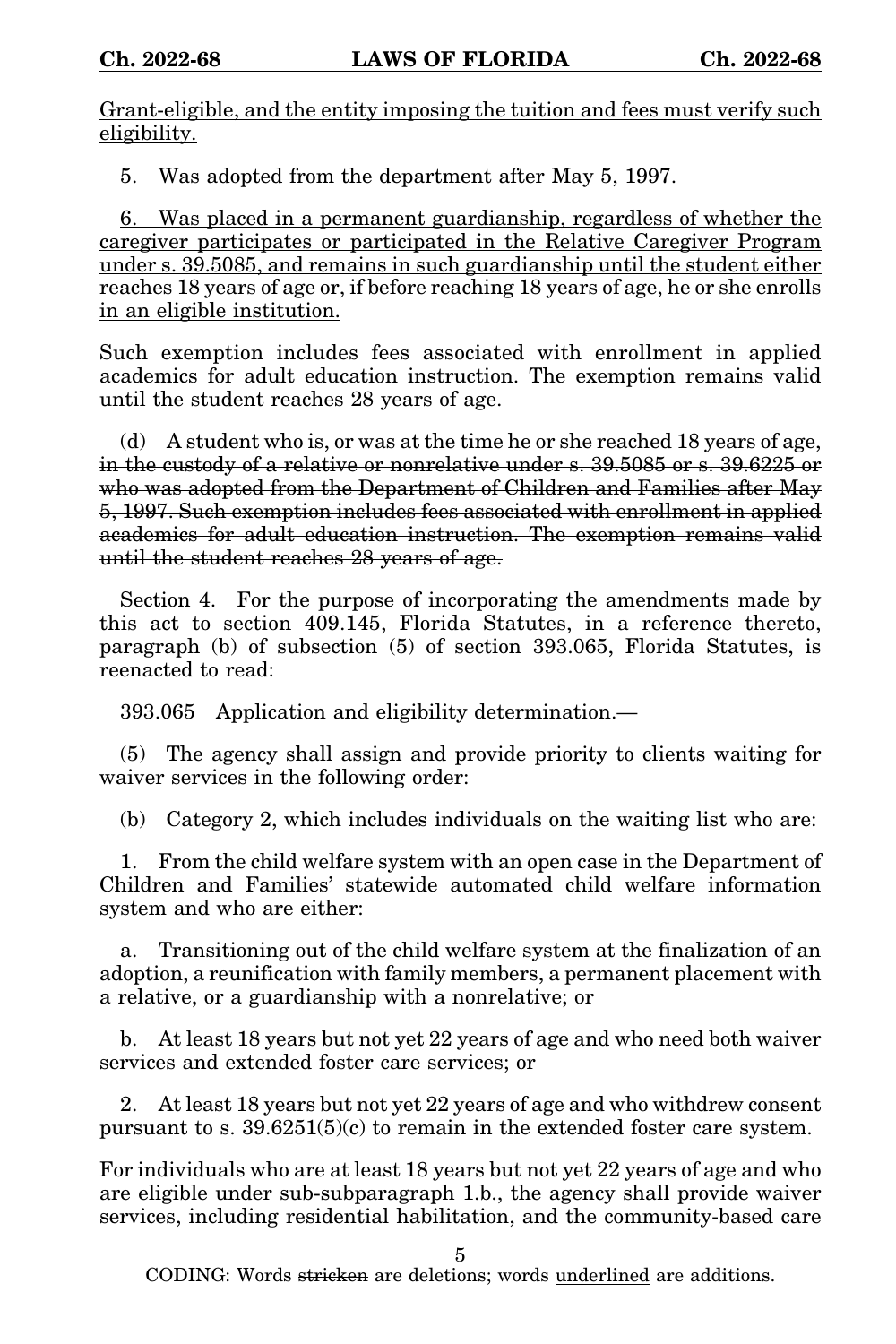lead agency shall fund room and board at the rate established in s. 409.145(3) and provide case management and related services as defined in s. 409.986(3)(e). Individuals may receive both waiver services and services under s. 39.6251. Services may not duplicate services available through the Medicaid state plan.

Within categories 3, 4, 5, 6, and 7, the agency shall maintain a waiting list of clients placed in the order of the date that the client is determined eligible for waiver services.

Section 5. For the purpose of incorporating the amendments made by this act to section 409.145, Florida Statutes, in references thereto, paragraph (b) of subsection (2) of section 409.1451, Florida Statutes, is reenacted to read:

409.1451 The Road-to-Independence Program.—

(2) POSTSECONDARY EDUCATION SERVICES AND SUPPORT.—

(b) The amount of the financial assistance shall be as follows:

1. For a young adult who does not remain in foster care and is attending a postsecondary school as provided in s. 1009.533, the amount is \$1,256 monthly.

2. For a young adult who remains in foster care, is attending a postsecondary school, as provided in s. 1009.533, and continues to reside in a licensed foster home, the amount is the established room and board rate for foster parents. This takes the place of the payment provided for in s. 409.145(3).

3. For a young adult who remains in foster care, but temporarily resides away from a licensed foster home for purposes of attending a postsecondary school as provided in s. 1009.533, the amount is \$1,256 monthly. This takes the place of the payment provided for in s. 409.145(3).

4. For a young adult who remains in foster care, is attending a postsecondary school as provided in s. 1009.533, and continues to reside in a licensed group home, the amount is negotiated between the communitybased care lead agency and the licensed group home provider.

5. For a young adult who remains in foster care, but temporarily resides away from a licensed group home for purposes of attending a postsecondary school as provided in s. 1009.533, the amount is \$1,256 monthly. This takes the place of a negotiated room and board rate.

6. A young adult is eligible to receive financial assistance during the months when he or she is enrolled in a postsecondary educational institution.

Section 6. This act shall take effect July 1, 2022.

6